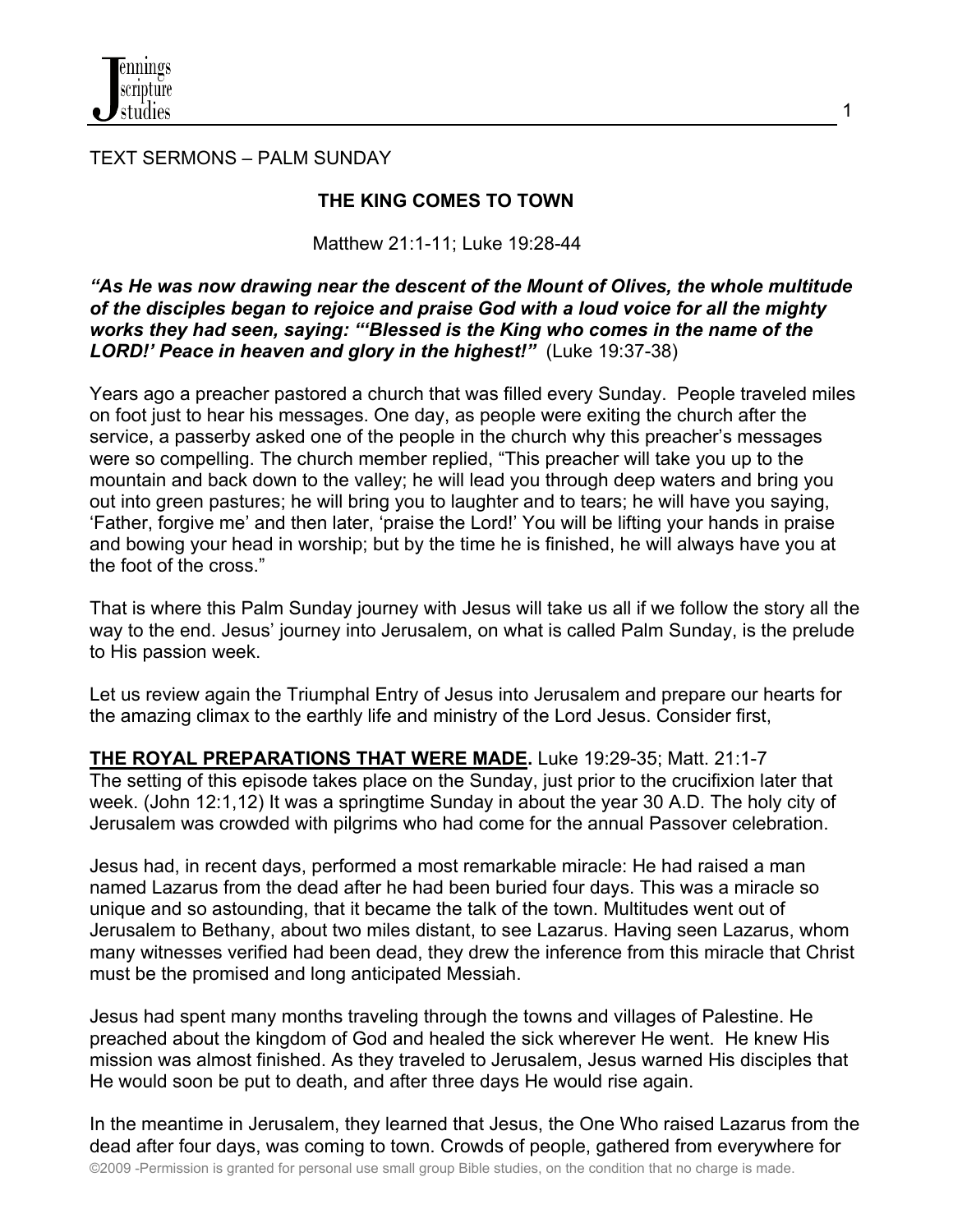

the feast of the Passover, went to meet Him. The scene is now set for the appearance of Jesus.

# *The Service of The Disciples Is Engaged.* Luke 19:29-31

*"And it came to pass, when He drew near to Bethphage and Bethany, at the mountain called Olivet, that He sent two of His disciples, saying, "Go into the village opposite you, where as you enter you will find a colt tied, on which no one has ever sat. Loose it and bring it here. And if anyone asks you, 'Why are you loosing it?' thus you shall say to him, 'Because the Lord has need of it.'"*

As they came near Jerusalem, they first came to a village called Bethphage on the western slope of Mt. Olivet. Jesus sent two unnamed disciples into the little town to obtain a donkey for use in the remainder of his journey into the capital city.

# *The Sovereignty Of The King Is Displayed.* Luke 19:32

*"So those who were sent went their way and found it just as He had said to them."* 

Notice the supernatural aspects related to the acquisition of the animal on which Jesus was to ride into the city:

- Christ informed the disciples that as they entered the village they would find a female donkey "tied";
- Matthew records that Jesus also said that with her would be a colt (Matt. 21:2). The disciples were to "unloose" and bring back both animals;
- He said that the disciples would be questioned by the animals' owner as to what they were doing. (Luke 19:31) Their response was to be, *"The Lord has need of them."*
- Jesus foretold all these details and we read, *"So those who were sent went their way and found it just as He had said to them."* (Luke 19:32)

This was not a pre-arranged agreement; rather, it provides a dramatic example of the Lord's exercise of supernatural knowledge whenever the circumstances demanded such. It is worthy of note as well that the owners of these donkeys were obviously disciples of the Master, as indicated by their unhesitating response to the designation *"Lord."*

On the one hand we see the divinity of the Lord Jesus displayed, when He foretold where the colt would be, etc., however, we also see His humanity when He said to the disciples, "*the Lord has need of it.'"* The Lord has need? What a startling statement! He Who created all the animals now *needs* a lowly colt.

When the Savior's disciples returned, donkeys in tow, the two animals were adorned with the outer garments of the disciples, reflecting perhaps the fact that they did not know which of the two beasts of burden he would choose. Jesus selected the colt, upon whose back no man had ever sat (Mark. 11:2; Luke 19:30). It is not without significance that the young animal made no resistance illustrating Jesus' divine sovereignty over the animal kingdom.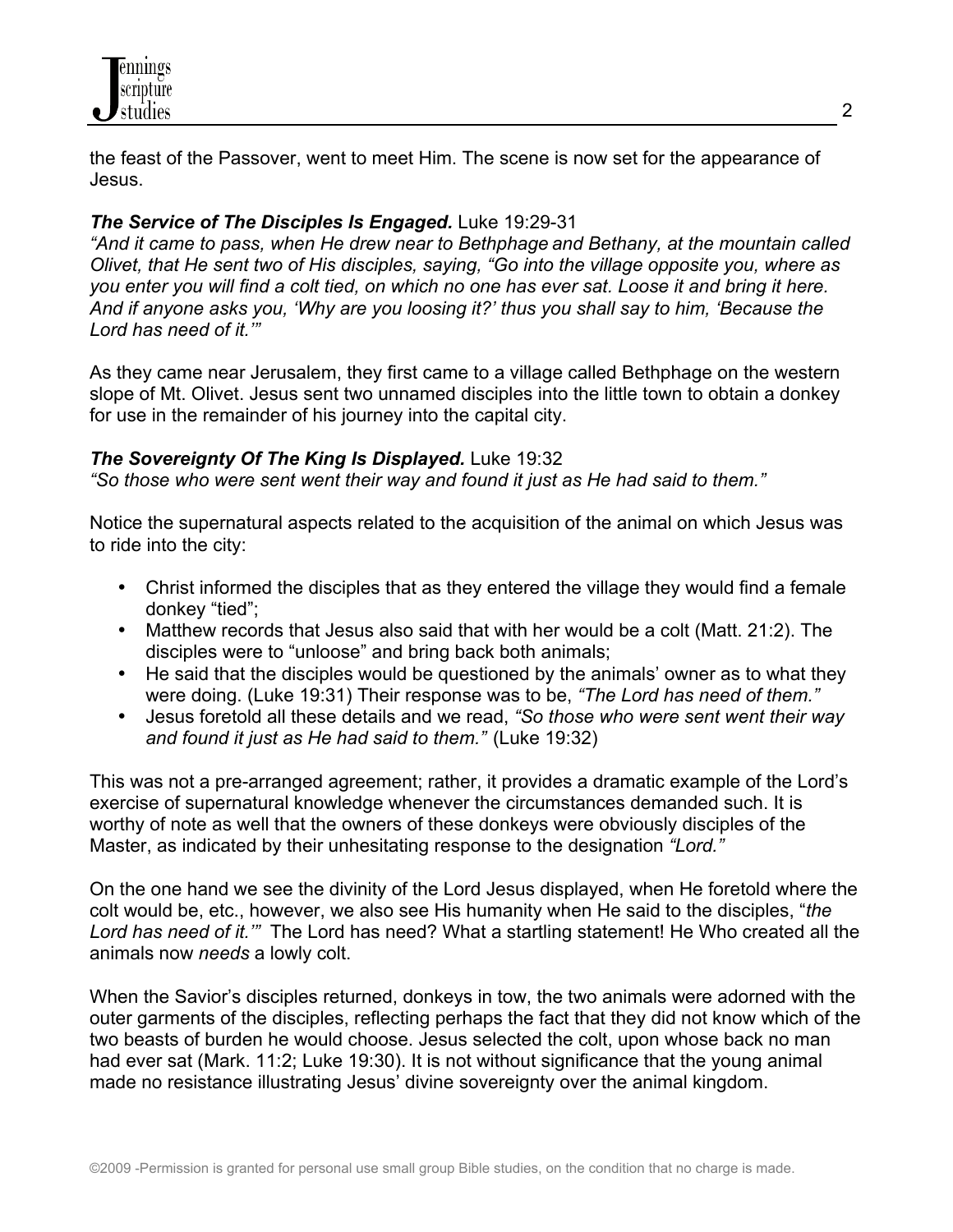

## *The Significance of The Colt is Communicated.* Luke 19:34-35

*"And they said, "The Lord has need of him." Then they brought him to Jesus. And they threw their own clothes on the colt, and they set Jesus on him."*

Jesus chose to ride into Jerusalem on a donkey, which was a fulfillment of Messianic prophecy. *"Rejoice greatly, O daughter of Zion! Shout, O daughter of Jerusalem! Behold, your King is coming to you; He is just and having salvation, lowly and riding on a donkey, a colt, the foal of a donkey."* (Zech. 9:9).

The donkey "was an appropriate mount for one who came on a mission of peace." (*Haggai, Zechariah, Malachi — Tyndale Old Testament Commentaries,* Downers Grove, IL: Inter-Varsity, 1972, p. 166). A King would come riding upon a horse when he intended to wage war. He would enter a city upon a donkey when he was coming in peace. This action of Jesus is a sign that he was not the warrior figure men dreamed of, but the Prince of Peace.

An atmosphere of mob hysteria prevailed. The people looked for the Messiah to come and deliver them from the heel of Roman domination. They were looking for a political Kingdom, not a spiritual one. They looked for a Messiah of their own desires and wishful thinking, not the Messiah whom God sent. The Prince of Peace entered the city of David while riding upon a colt, not upon a horse, as if ready for war. This confused the masses and they asked, "*Who is this*?" (Matt. 21:10)

# **THE ROYAL PROCESSION THAT WAS HELD.** Matthew 21:8

*"And a very great multitude spread their clothes on the road; others cut down branches from the trees and spread them on the road."*

"Since it was Passover, there were probably about 2 million people in and around Jerusalem. This was the only time in His ministry that Jesus actually planned and promoted a public demonstration. Up to this time, He had cautioned people not to tell who He was, and He had deliberately avoided public scenes." (Wiersbe's The Bible Exposition Commentary)

As the Savior rode down the road toward the capital city, two throngs of people converged upon him – a massive crowd coming out of the city; another group following him (Matt. 21:9; Mark 11:9). These were mostly disciples who had been awed by the effect of the Lord's miracles – especially the recent resurrection of Lazarus (Luke 19:37; John 12:17).

Some "paved" the road with their garments; others with layers of leaves, at least some of which were from palm trees (John 12:13), hence the expression "Palm Sunday." Spreading garments before a dignitary was a symbol of submission. (2 Kings 9:13) "Palm branches were employed also as a token of victory." (Suetonius, Caligula*,* 32). Some Jewish coins from the first century had palm leaf engravings with the accompanying inscription, "the redemption of Zion." Note the "palm" symbolism that is portrayed in the book of Revelation (7:9). The Jewish disciples doubtless were expressing the hope that Jesus would be the one to lead them to victory over their oppressor, Rome.

Jesus was full of surprises. The manner in which He began His life on earth was a surprise.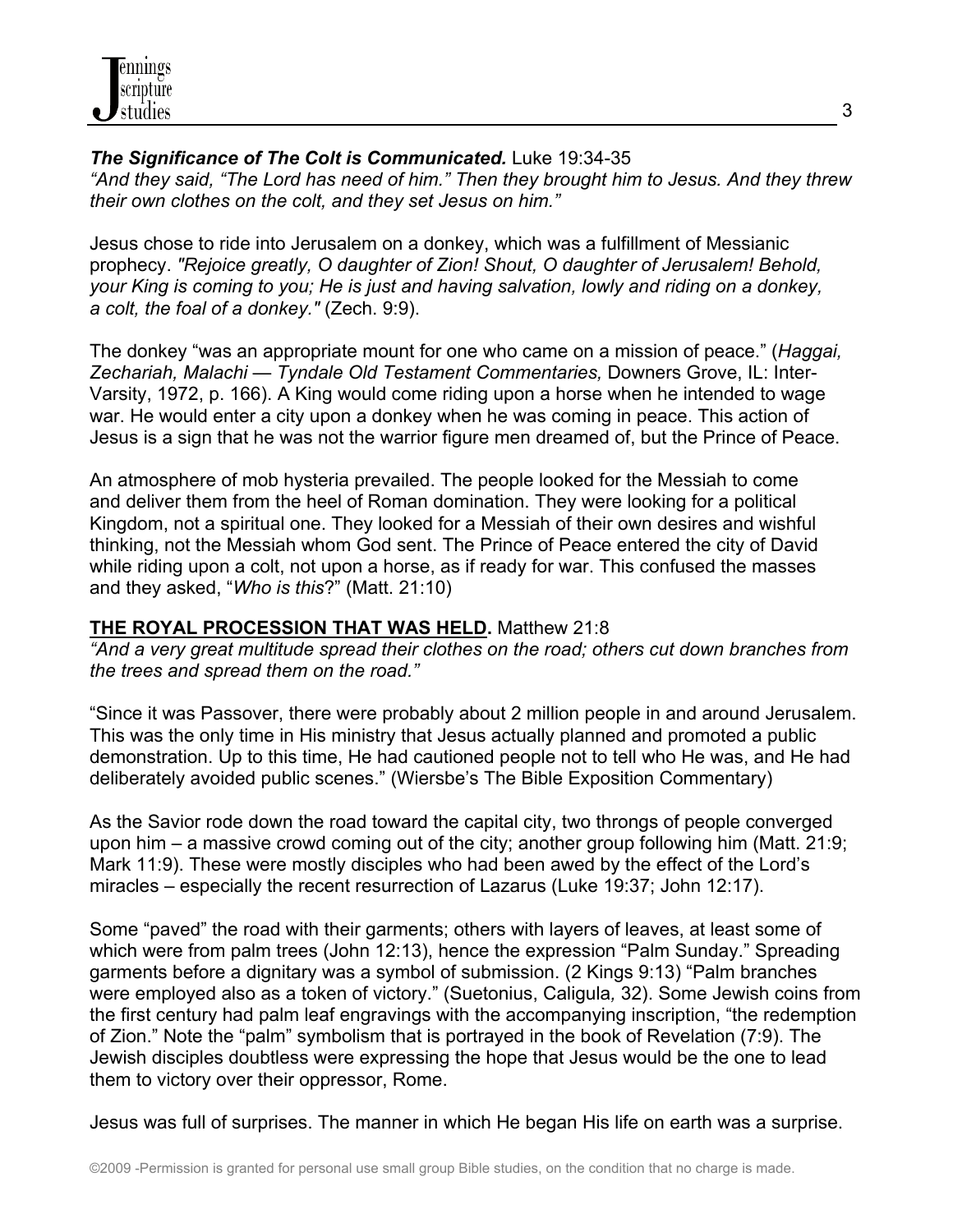The manner in which His life on earth ended was a surprise to most. The manner in which He began His last week before His death was a surprise to His enemies. They were not prepared for what happened and they reacted with a vengeance.

This was not an official reception organized by the Jerusalem leaders. The celebrants were initially His disciples as Luke states: *"as He was now drawing near the descent of the Mount of Olives, the whole multitude of the disciples began to rejoice and praise God with a loud voice for all the mighty works they had seen."* (Luke 19:37) The excitement attracted a spontaneous crowd that joined in out of curiosity.

The purpose of this manner of entry into the city was to force the officials to proceed with their apprehension of Him so that He could move on to the fulfillment of the purpose for which He came.

### *Prophecy Was Fulfilled.* Matt. 21:4-5

*"All this was done that it might be fulfilled which was spoken by the prophet, saying: " Tell the daughter of Zion,' Behold, your King is coming to you, Lowly, and sitting on a donkey, A colt, the foal of a donkey.'"* (Matt.21:4,5)

Both Matthew and John contend that this incident was the fulfillment of Old Testament prophecy. The former cites Zechariah 9:9 specifically: *"Rejoice greatly, O daughter of Zion; shout, O daughter of Jerusalem: behold, your king coming unto you; he is just, and having salvation; lowly, and riding upon a donkey, even upon a colt, the foal of a donkey."*

### *Praise Was Rendered.* Matt. 21:9 & Luke 19:37-38

*"Then the multitudes who went before and those who followed cried out, saying: " Hosanna to the Son of David! ' Blessed is He who comes in the name of the LORD! Hosanna in the highest!"* (Matt. 21:9)

*"Then, as He was now drawing near the descent of the Mount of Olives, the whole multitude of the disciples began to rejoice and praise God with a loud voice for all the mighty works they had seen, saying: "'Blessed is the King who comes in the name of the LORD!' Peace in heaven and glory in the highest!"* (Luke 37-38)

The people determined that now they would make him King, and that now he should lead them against the hosts of Rome. He, intending no such thing, nevertheless overruled their enthusiasm that by it he might have an opportunity of performing that which had been written of Him in the prophets.

"You must not imagine that all those who strewed the branches in the way and cried "Hosanna" cared about Christ as a spiritual Prince. No, they thought that He was to be a temporal deliverer, and when they found out afterwards that they were mistaken they hated Him just as much as they had loved him, and "*Crucify him, crucify him,"* was as loud and vehement a cry as *"Hosanna, blessed is he that cometh in the name of the Lord."* – (Charles H. Spurgeon)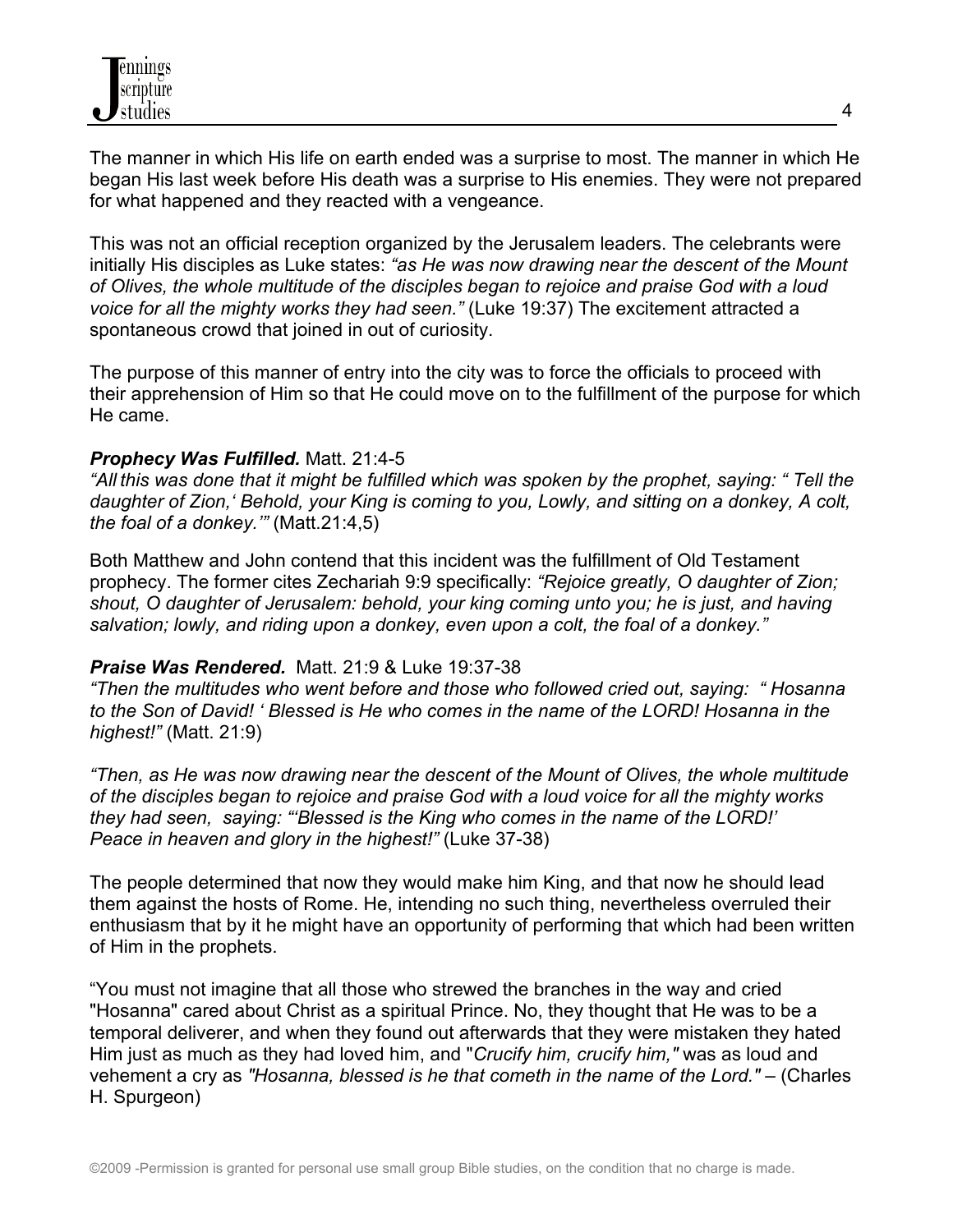## *Pharisees Were Unhappy.* Luke 19:39-40

*"And some of the Pharisees called to Him from the crowd, "Teacher, rebuke Your disciples." But He answered and said to them, "I tell you that if these should keep silent, the stones would immediately cry out."*

The devil wants to rain on God's parades. You too can cheer or criticize; you can be a part of the praise parade or stand on the sidelines and find fault.

"When they (the Jewish leaders) saw the spontaneous demonstration of the people, they concluded that Jesus had to be destroyed. The prophetic scriptures required that the Lamb of God be crucified on Passover. This demonstration of Christ's popularity incited the rulers to act." (Wiersbe)

"The strange thing is that Jesus was rejected not by the common folk but by the Pharisees – and the Pharisees were Messianic experts. They were specialists in the doctrine of Messiah. They were reckoned to know everything about Him. Night and day they had studied the Old Testament with a zeal that was little short of heroism. Yet when Messiah came they failed to recognize Him, though they had given many a learned lecture on Him." – George H. Morrison

There were several groups waiting for Jesus in Jerusalem:

## *The Critics.*

The religious leaders. They hated Jesus. They saw him as a threat to them. They wanted nothing more than to kill him. They wanted him gone, forgotten. They considered Him a threat to their religious system, their authority and prestige.

Not much has changed. The world has plenty of critics of Jesus. Some say that He never existed; some that He was not God; some say He was just a great teacher; many say that He is not the only way to heaven – so they want to remove any reference to Him in public prayers, Christmas displays, etc. They want to obliterate any reference to Him from our country and world today.

# *The Curious***.**

There were always crowds around Jesus. It isn't that they really cared about Him, they just wanted to see the show and eat the bread and the fish. They wanted miracles. They had a casually curious interest in Jesus.

Most of the people did not understand what kind of King Jesus would be. They expected their Messiah to be a great political and military leader who would free them from the tyranny of the Roman Empire. But the kingdom of God is not of this world. It is a spiritual kingdom that is now growing in the hearts of people who put their faith and trust in Him.

### *The Committed.*

These were the disciples. These were persons who loved Him, knew Who He was and were committed to Him. They comprised the vast majority of those who welcomed Him as He rode triumphantly into Jerusalem. In which group are you? A critic, just curious or committed?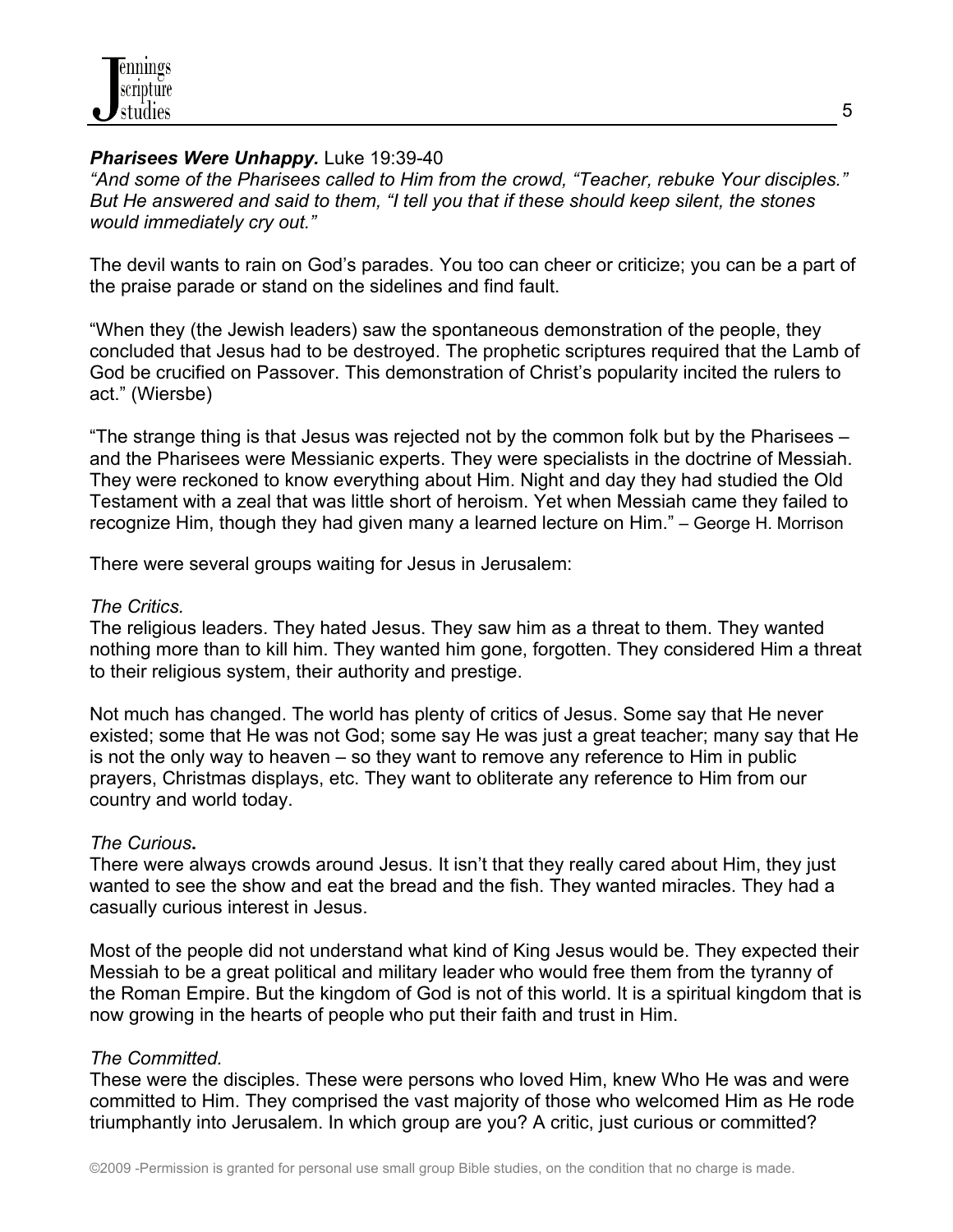

## **THE ROYAL PREDICTION THAT WAS GIVEN**.

*"Now as He drew near, He saw the city and wept over it, saying, "If you had known, even you, especially in this your day, the things that make for your peace!"*

### *The Brokenhearted King.* v.41, 42a

Unique to Luke's record is the fact that as Jesus came near to Jerusalem, he looked across the Kedron valley and *"wept over the city."* (Luke 19:41) This is one of the three instances when Christ is said to have wept. (John11:35; Heb. 5:7).

He knew that in a few days after His entry into Jerusalem, the tide of public opinion would turn against Him. According to John's Gospel, on the day of His entry into Jerusalem He said, "*And I, if I am lifted up from the earth, will draw all peoples to Myself."* (John 12:32). John tells us that Jesus said these words *"signifying by what death He would die"* (John 12:33).

Some of the same people who had cut down palm branches to welcome the Son of God into their city would soon stand in front of Pilate's judgment hall and cry out for the death of the Lamb of God. The apostle John records the scene as Pilate presents the innocent Jesus to a stirred-up Jewish mob. *"Now it was the Preparation Day of the Passover, and about the sixth hour. And he said to the Jews, 'Behold your King!' But they cried out, 'Away with Him, away with Him! Crucify Him!' Pilate said to them, 'Shall I crucify your King?' The chief priests answered, 'We have no king but Caesar!' So he delivered Him to them to be crucified. So they took Jesus and led Him away."* (John 19:14-16).

The applause and acclamation that greeted Jesus as He entered the city did not deter Him from His purpose in coming into the world. He was, however, heartbroken because He knew that, for the most part, these people would reject Him and would suffer the consequences of unbelief.

### *The Bondage in The Future.* v.43-44

*"For days will come upon you when your enemies will build an embankment around you, surround you and close you in on every side, and level you, and your children within you, to the ground; and they will not leave in you one stone upon another, because you did not know the time of your visitation."*

The very peace they sought would be taken from them and, in its place, would come their enemies, the Roman armies and Jerusalem would be destroyed, which happened in 70 A.D.

### *The Blinded Citizens.* v.42b

*"But now they are hidden from your eyes."*

Why was bondage in their future? Because these people were blind to Who He was and what God was doing in their midst. The Man of Sorrows grieved over the fact that so many of his people had closed their eyes to the truth of His identity and mission. *"He came unto his own, and his own received him not."* (John. 1:11)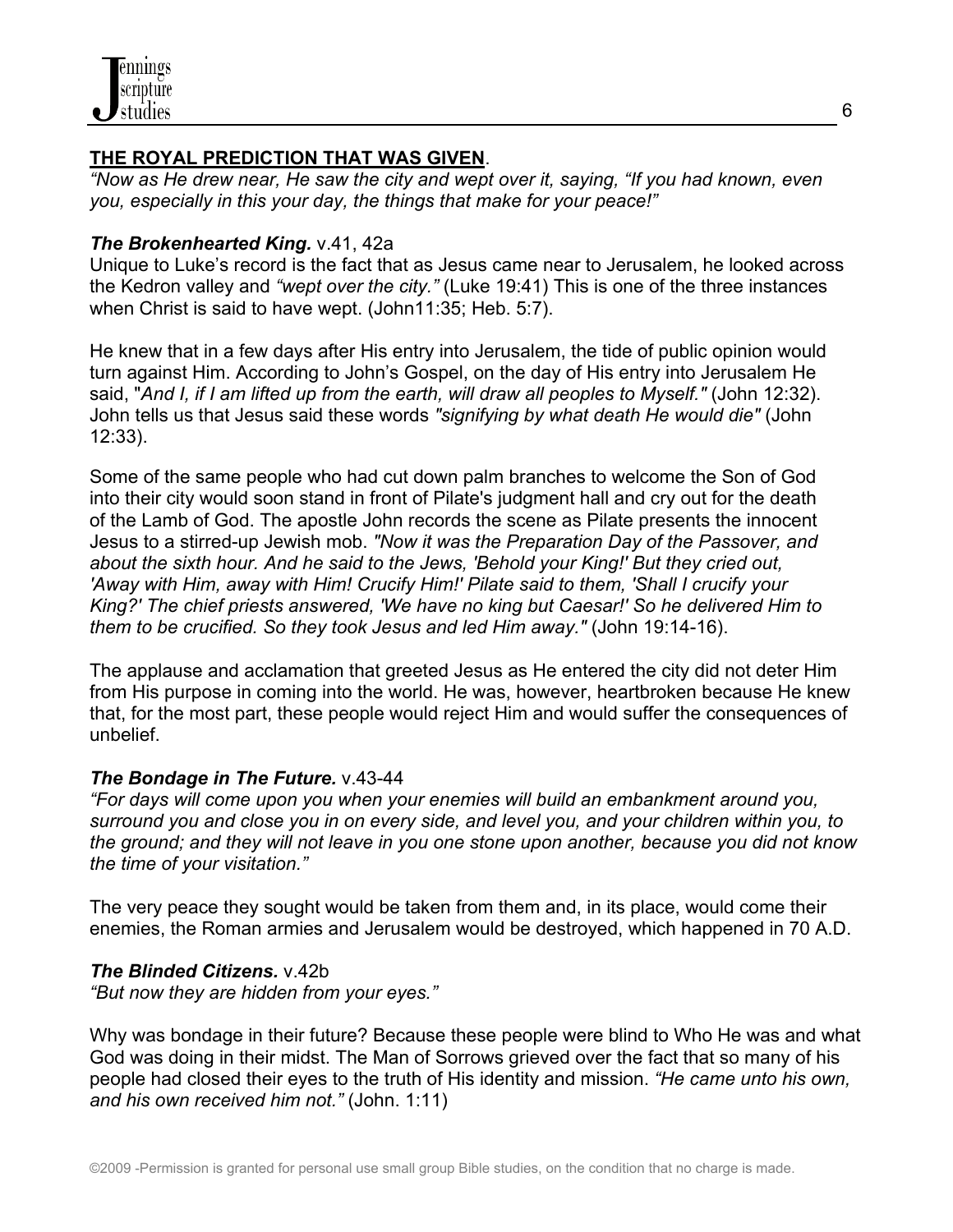The majority of the people did not know who Jesus was. *"And when He had come into*  Jerusalem, all the city was moved, saying, "Who is this?" (Matt. 21:10,11) After three years of unparalleled ministry of miracles and messages, the likes of which they had never seen, they asked, *"Who is this?"* No wonder Jesus wept! Jesus said to Phillip on one occasion, *"Have I been with you so long, and yet you have not known Me, Philip?"* (John 14:9)

- Who is this, Who was born of a virgin in a manger in Bethlehem while angels sang?
- Who is this, Who healed sickness and diseases?
- Who gave sight to the blind, hearing to the deaf and cast out demons?
- Who turned water into wine, calmed a sea storm and brought the dead to life again?

Many ask those same questions today. John tells us Who He is in his gospel. He says that He is: the Word, the Lamb of God, the only begotten Son of God, the Savior of the world, the Great Physician, the Bread of Life, the Water of Life, the Light of the World, the Door, the Great Shepherd, the Resurrection and the Life, the Lord, the Way, the Truth, and the Life!

May I add my testimony to that of John? Jesus Christ is:

- my Friend who sticks closer than a brother;
- my Great Physician for my soul sickness;
- my soul's Bread when I am hungry and Water when my soul is thirsty;
- my Wonderful Counselor when I am confused;
- my Peace in the midst of life's storms;
- my Joy when I am sad;
- my Savior and Lord who died upon the cross for my sins and He rose from the dead! And if you put your trust in Him, He will be the same to you!

### **CONCLUSION**

- On Palm Sunday Jesus was carried on the back of a colt into the city. By week's end He would carry on His back a cross out of the city.
- The fickle crowd that shouted "Hosanna" on Palm Sunday would shout "Crucify Him" before week's end.
- This entire episode was a reception that became a rejection. But, thank the dear Lord, that is not the end of the story. The best was yet to come – there was resurrection! But we get ahead of ourselves.

The Triumphal Entry became a Triumphal Exit a few days later. Yes it did! Jesus did not exit Jerusalem a Victim or Vanquished but as a Victor. Jesus Christ did not come to reign as King on a temporal throne but to be offered as the Lamb of God for the sin debt of the world.

If the Triumphal Entry had been a total success; if Jesus had been accepted by all the people and enthroned as King, where would that have left us? Answer: without a Savior! If He had not exited the city to go to Golgotha He would not have triumphed! He would have been a King with a crown but there would have been no cross.

As Jesus exited the city on His way to Calvary He did so triumphantly for He was